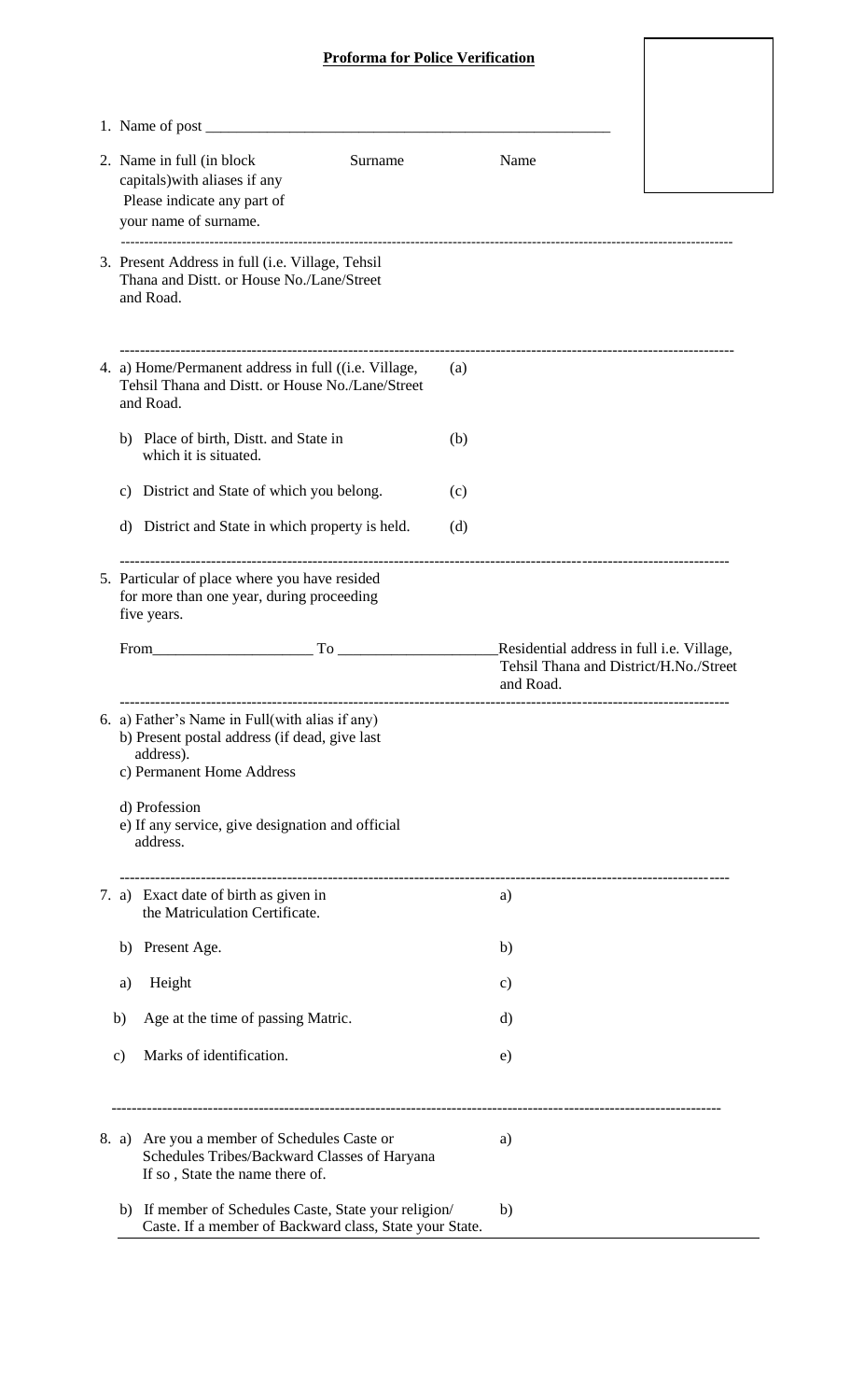9. Educational qualifications showing place of education with years in school and college since  $15<sup>th</sup>$  years of age.

| Name of the School /College<br>With full address | Date of entering | Date of examination<br>on leaving passed |
|--------------------------------------------------|------------------|------------------------------------------|
|                                                  |                  |                                          |
|                                                  |                  |                                          |
|                                                  |                  |                                          |
| 10. Details of previous employment :-            |                  |                                          |

Designation of post Period Full address of Detailed reasons Held or description.  $\qquad \qquad$  office/ firm and for previous service Institution.

| 11. Are you an Ex- Eco, ESSC or Ex-Servicemen or likely to be released ? if so, state the (i) rank (ii)<br>officer (iii) Jr. Commissioner/ officer and;<br>12. Have you ever been convicted by court<br>of any offence? If so, full particulars<br>of the convications and the sentences<br>should be given. |
|--------------------------------------------------------------------------------------------------------------------------------------------------------------------------------------------------------------------------------------------------------------------------------------------------------------|
| 13. Name of the two responsible persons of your locality or two reference to whom you are known with<br>their full address                                                                                                                                                                                   |

- their full address. i)
	-
	- ii)

14. Are you married ? If yes, name and address of spouse.

15. I certify that the foregoing information is correct and complete to the best of my knowledge and belief. I am not aware of any circumstances which might impair my fitness for employment under the Government.

> Signature of the Candidate Date\_\_\_\_\_\_\_\_\_\_\_\_\_\_\_\_\_\_\_\_ Place\_\_\_\_\_

Certificates to be signed by a Gazette officer or a member of Legislature or other authority prescribed by the appointing authority.

| <b>Countersign by Institute Incharge</b><br>Certified that I have known Sh. /Smt./Km. |                                                            |  |  |  |
|---------------------------------------------------------------------------------------|------------------------------------------------------------|--|--|--|
|                                                                                       |                                                            |  |  |  |
| $1^{\rm st}$<br>years                                                                 | months and that to the best of my knowledge and belief the |  |  |  |
| particulars furnished by him/ her are correct.                                        |                                                            |  |  |  |